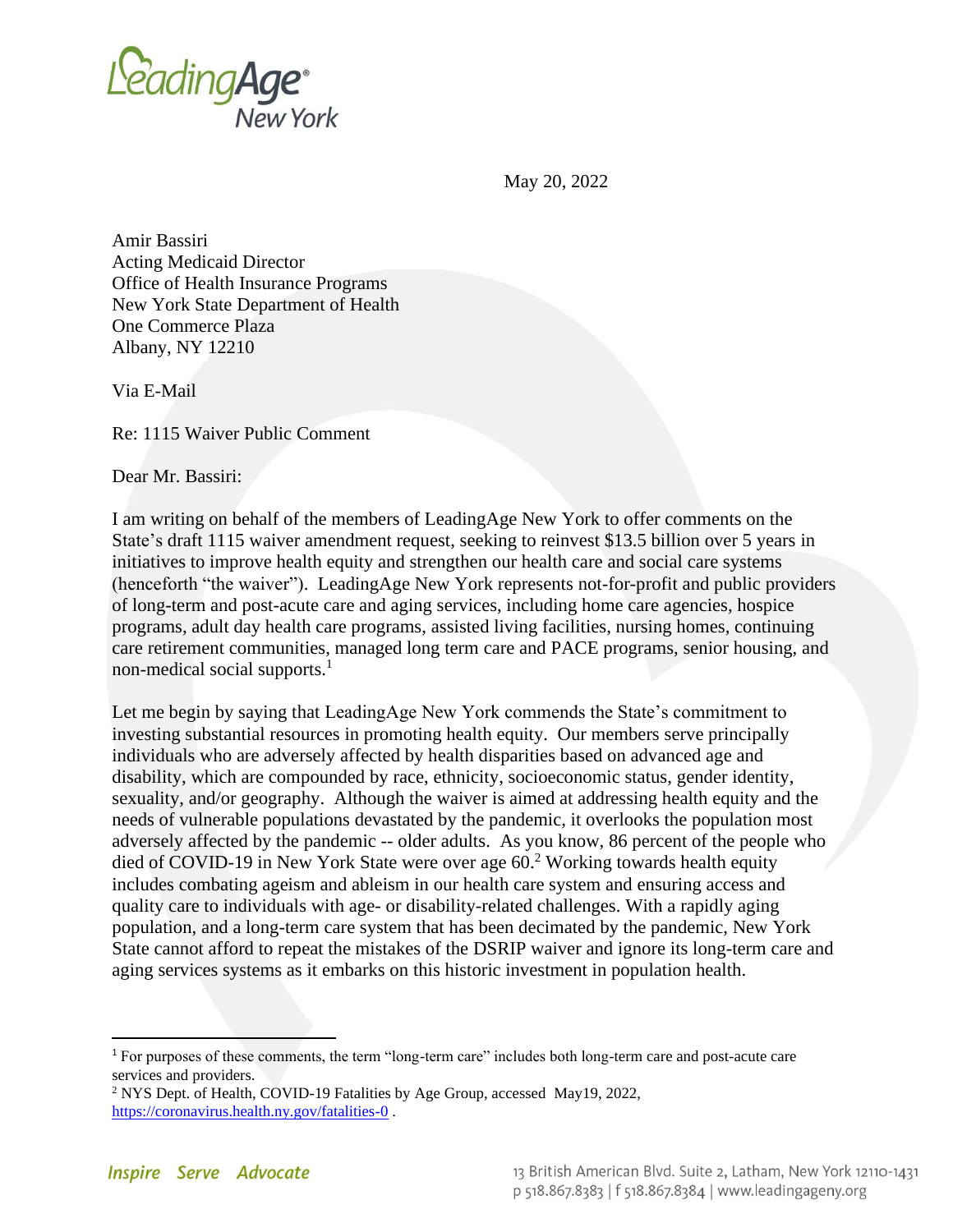The draft waiver request falls short in several areas with respect to its treatment of the needs of older adults and long-term care (LTC) which are detailed below. However, its fundamental flaw is that it is designed for a Medicaid-only population and overlooks the bifurcation of health care coverage for older adults between Medicare and Medicaid. *Specifically, the waiver's reliance on advanced value-based payment arrangements to drive the vast majority of funding is likely to prevent any meaningful investment in services for older adults who are dually eligible for Medicare and Medicaid. The overwhelming majority of waiver dollars seem destined to bypass New York's battered long-term care and aging services sectors and deprive them of the resources needed to support recovery from the pandemic and continued viability as integral elements of our health care and social care systems*.

The omission of older adults and long-term care and aging services from the waiver, unfortunately, reflects a long-standing pattern in New York that continued through the DSRIP waiver and the COVID pandemic. *Less than 2 percent* of DSRIP funds were allocated to LTC providers. (Figure 2). Moreover, between 2018 and 2022, New York's LTC sector was subject to deeper Medicaid cuts than any other health care sector (Figure 1), while costs rose and administrative requirements grew exponentially. When the pandemic struck, and most other states increased Medicaid reimbursement to long-term care providers to cover the exorbitant costs associated with caring for a vulnerable population, New York cut rates by 1.5 percent.

This disinvestment from long-term care has destabilized the sector. Since 2014, 55 public and not-for-profit nursing homes have been sold to for-profit entities, and 23 not-for-profit and public nursing homes have consolidated or closed. Two more non-profit homes are close to completing their sales to for-profit entities. We fully expect to see many more close or sell to for-profit operators in the near future. Similarly, it is estimated that a majority of home care agencies are operating with negative margins and that their financial condition has worsened significantly since the onset of the pandemic. We are facing a dismal near future in which there are only a handful of non-profit and public LTC providers, and inadequate Medicaid rates mean that highquality care is available only for wealthy New Yorkers who can pay out of pocket.



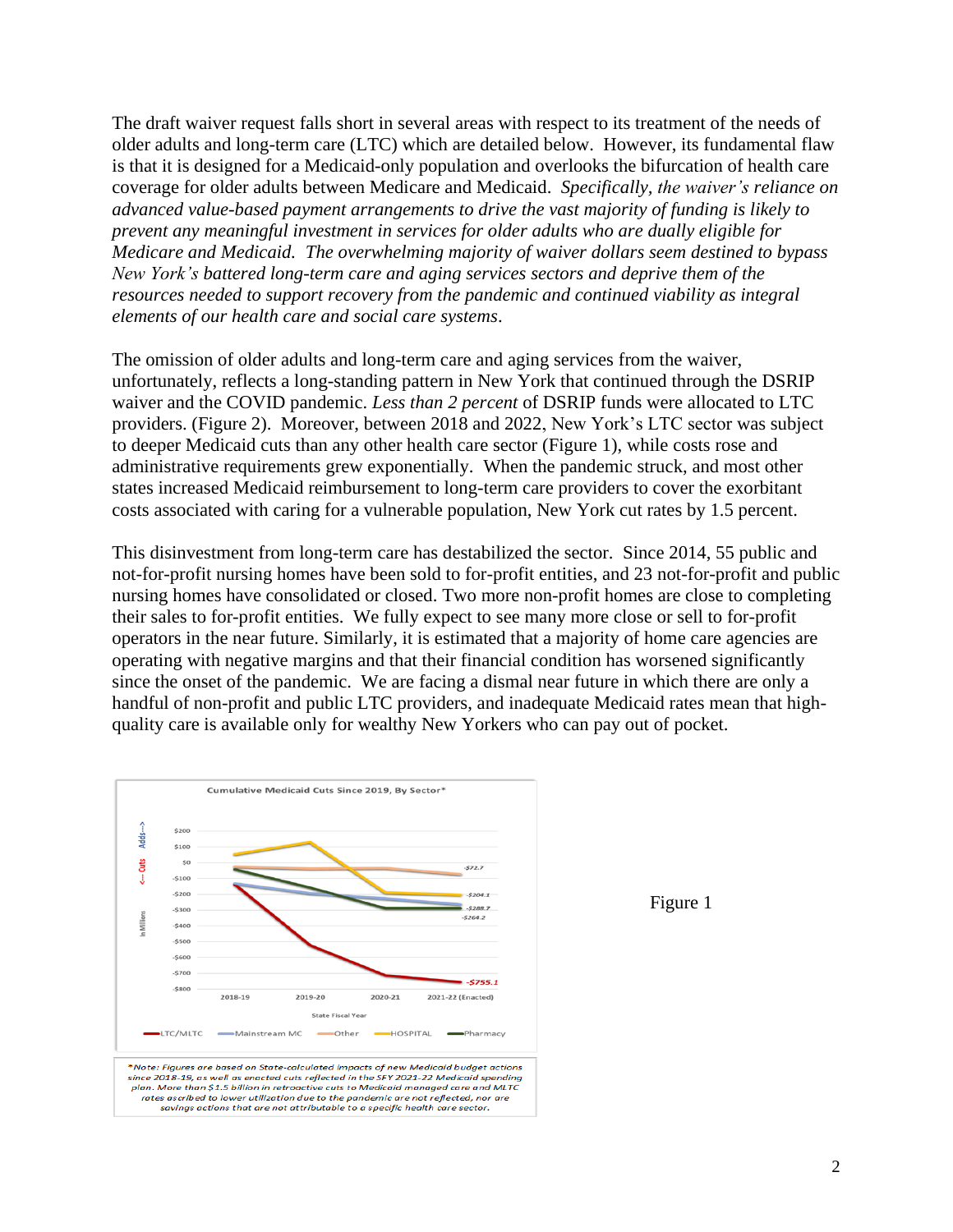

Figure 2

In order to rebuild and revitalize our long-term care system in the wake of this devastating pandemic, and to care for our growing population of older adults, we must prioritize long-term care in major Medicaid policy initiatives in New York State. The unique needs of older adults and the bifurcated (Medicare/Medicaid) financing and organization of the health care services they use must be considered from the outset and not squeezed into molds designed for other services and populations. Waiver programs should also be coordinated with the State's impending Master Plan on Aging and its Reimagining LTC Task Force.

We recommend the following changes in the draft waiver to address the needs of older adults and dual eligible New Yorkers. Our recommendations are organized by applicable section of the waiver request.

# **I. Investments in Regional Planning through HEROs**

The draft waiver proposes the creation of regional planning entities, "HEROs," charged with evaluating health equity and identifying social care (non-medical social support) needs and developing advanced value-based payment (VBP) arrangements to address those needs. It also provides for the creation of regional social determinants of health networks (known as Social Determinant of Health Networks or SDHNs) that will contract with managed care plans and their "lead VBP contractors" (e.g., large health systems) to address social care needs via the advanced VBP arrangements. These entities – one per region – will drive nearly all of the initiatives under the waiver.

The waiver should ensure that HEROs include on their governing bodies MLTC plans and PACE programs, Area Agencies on Aging, and long-term care and aging services providers representing the continuum of LTC. It should require the HEROs to assess and address the needs of their regions' older adults and others who require LTC services and their caregivers. Similarly, SDHNs should be required to include long-term care and community-based organizations with a mission to address the unique needs of older adults.

The waiver proposes to draw the HERO planning regions based on managed care rate-setting regions. Instead, they should be drawn based on utilization and referral patterns for health care services and consultation with stakeholders. In 2012, the Department created regions, based on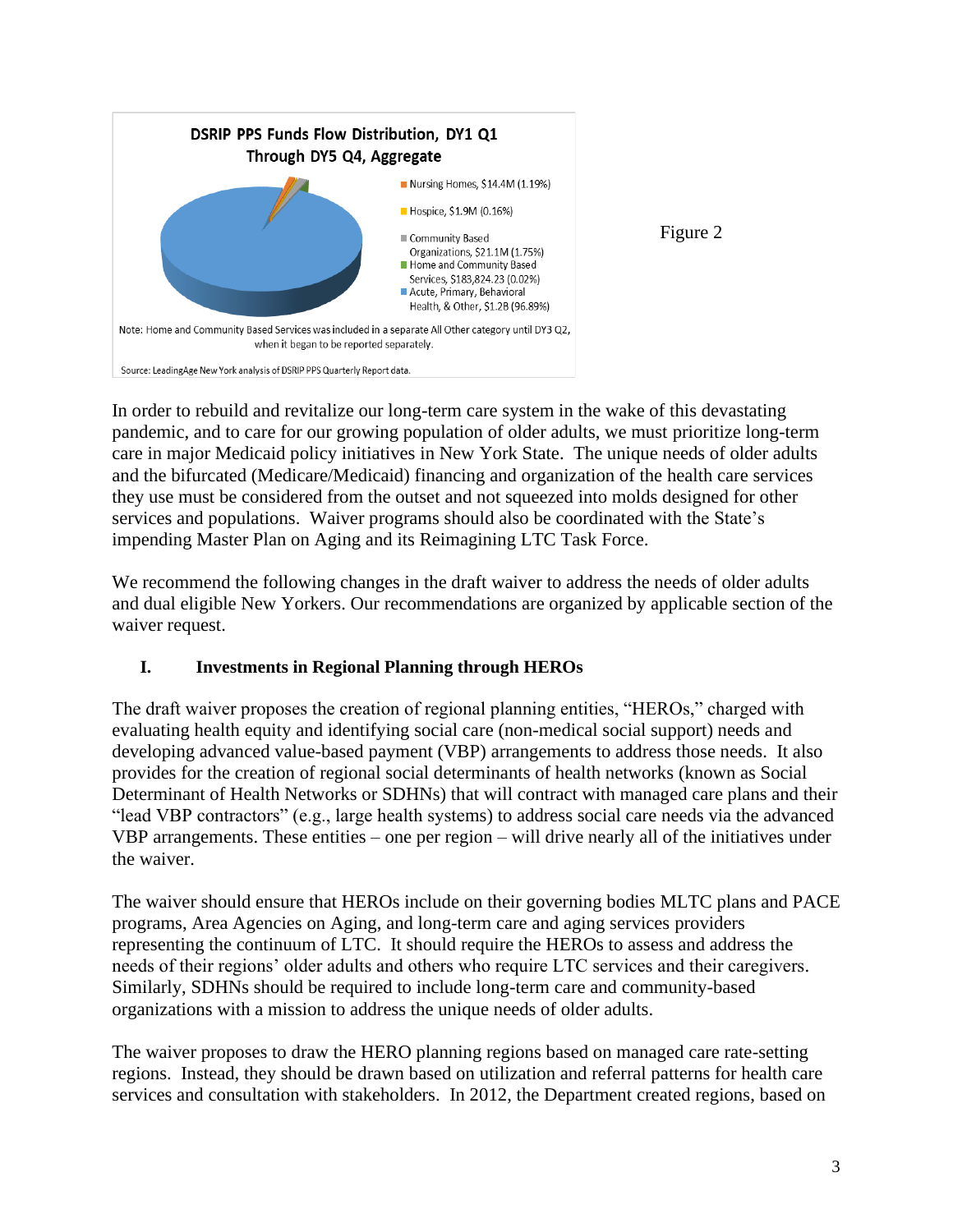public input and utilization patterns, for purposes of funding regional planning activities. While patterns may have changed in the interim, it may be worthwhile to consider the configuration of those regions, which are available [here.](https://www.health.ny.gov/facilities/public_health_and_health_planning_council/docs/con_redesign_report_figure_1.pdf)

### **II. Investments in Advanced VBP Models that Fund the Coordination and Delivery of Social Care via an Equitable, Integrated Health and Social Care Delivery System**

Nearly two-thirds of the waiver dollars (\$8.7 billion) is allocated to "health equity-focused system redesign," and of that \$8.7 billion, \$7 billion is invested in "advanced VBP models." VBP arrangements also drive the allocation of social determinants of health funding, the Enhanced Supportive Housing Pool, and the COVID-19 Unwind Quality Restoration Pool. We are concerned that this foundational element of the waiver, which drives the allocation of nearly all of the funds requested, will not support investment in the long-term care system or services for older adults. As discussed below, the bifurcation of coverage between Medicare and Medicaid for older adults makes it very challenging to develop advanced VBP arrangements that include long-term care services.

Notably, nowhere does the VBP section of the waiver reference dual eligibles, older adults, or long-term care. This section emphasizes prepaid or global payment arrangements, and transfer of risk to VBP contractors, referencing episodic or bundled-payment arrangements involving Medication-Assisted Treatment, maternal health, alternative payment models with federally qualified health centers, and individuals experiencing significant episodic behavioral health needs. It identifies potential subpopulation arrangements as individuals experiencing chronic homelessness; children in foster care; individuals with I/DD who are in managed care; individuals who have previously been incarcerated; and persons living with HIV/AIDS or at high-risk of contracting HIV/AIDS. It also includes ongoing primary care investments. Older adults and long-term care are conspicuously absent.

The reason for this omission is likely that advanced VBP arrangements are premised on the assumption of risk by providers that can reduce overall spending principally through reductions in avoidable hospital use. However, when a managed long term care plan or LTC provider reduces the hospital use of dual eligibles, the savings accrues to Medicare, not Medicaid. Under DSRIP, the State was unable to secure CMS's approval to apply Medicare savings to support Medicaid VBP initiatives, and the State did not invest any new dollars in VBP initiatives for LTC.

To date, the State has not been able to articulate or promote advanced VBP arrangements for the dually-eligible population receiving long-term care services. The overwhelming majority of the State's Medicaid beneficiaries receiving long-term care services are dual eligibles enrolled in partially-capitated MLTC plans. Partially-capitated MLTC plans are the single largest payer for long-term care services in New York. The partially-capitated MLTC plans enrolled 244,485 beneficiaries as of April 2022, in comparison with 32,650 beneficiaries enrolled in fullyintegrated MAP plans, and 6,421 beneficiaries enrolled in PACE programs. Even though these partially-capitated plans bear so much responsibility for long-term care services and even though advanced VBP arrangements are the foundation for the waiver, the State's updated VBP Roadmap indicates that the State is abandoning VBP for partially-capitated MLTC plans. It will no longer calculate the VBP quality measures for those plans, except for the potentially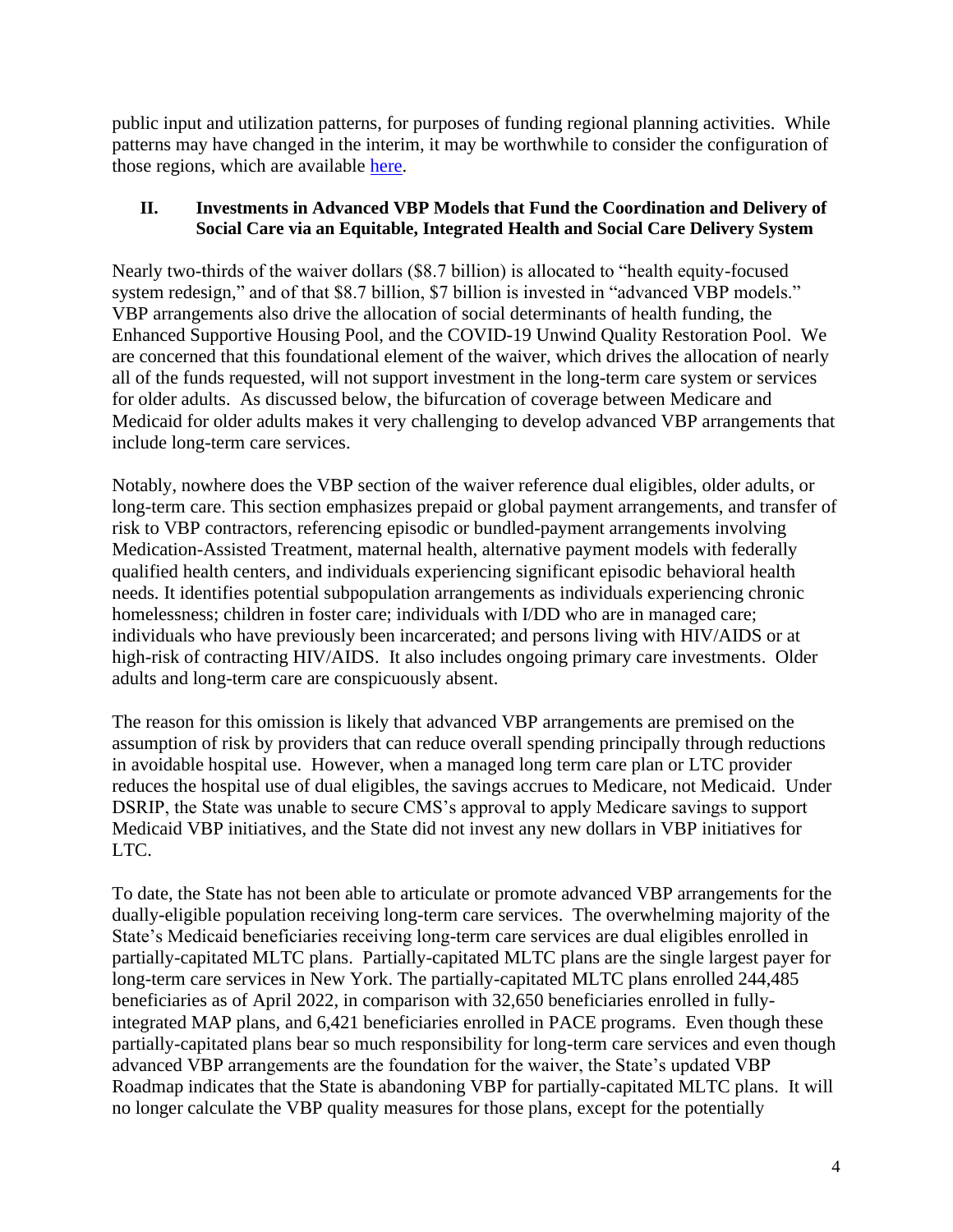avoidable hospitalization measure. It makes VBP for partially-capitated plans optional, but does not present a vision for VBP among those plans.

While advanced arrangements might be conceptually feasible in the context of the MAP or PACE plan, the risk-based VBP arrangements undertaken by those plans typically involve Medicare-covered benefits and do not incorporate long-term care services. Nor does the DOH VBP Roadmap include specially-tailored arrangements for PACE and MAP plans that include long-term care services. Instead, the Roadmap applies the same requirements to MAP and PACE as mainstream managed care plans. Those arrangements do not include long-term care services. Further, we are unaware of any MAP or PACE programs plans that currently engage in total cost of care or advanced VBP arrangements that include *both* Medicare benefits and *Medicaid LTC* benefits (other than the PACE programs arrangements with the state and federal governments).

Even VBP arrangements under Medicare Advantage ISNPs cover only Medicare services, not long-term care. We are likewise unaware of Medicare Advantage or Medicare ACO VBP arrangements that include long-term care benefits. As a practical matter, individual long-term care providers (including those that operate continuing care systems) generally do not have the overall census, much less the volume of enrollment in a single MAP or PACE plan, to accept a total cost of care budget.

To reduce the barriers to VBP in long-term care, the waiver should attempt to establish a mechanism to capture Medicare savings earned through Medicaid services delivered to dual eligibles. Medicaid long-term care services, such as effective care management, high-quality home care and nursing home care, and social care services reduce avoidable hospitalizations and other high-cost services reimbursed by Medicare. If approval could be obtained in this waiver, and a portion of the savings generated for Medicare could be captured and shared, they could be reinvested in MLTC, PACE, and MAP plans and shared with network providers. As an initial step, the Department should eliminate its "Medicare Savings Adjustment" (MSA) whereby it claws back PACE savings generated to Medicare above 3% of the premium.

In addition, the waiver should include dedicated funding for unique VBP arrangements tailored for MLTC, PACE and long-term care providers including:

- **Quality and Pay-for-Performance Arrangements:** The waiver should provide for an increase in funding for quality incentive and pay-for-performance arrangements for MLTC plans and their network providers. Since MLTC plans and the long-term care providers in their networks are not likely to be able to engage in advanced VBP arrangements involving total cost of care or combining Medicare and long-term care services, the waiver should also invest in alternative VBP arrangements that would benefit dually-eligible beneficiaries and the long-term providers that serve them.
- **Quality Funding for Nursing Homes:** The waiver should also allocate funds toward quality incentives for nursing homes that meet performance metrics. Nursing homes are largely carved out of the partially-capitated MLTC benefit package and are not likely to benefit from Medicaid managed care-driven VBP arrangements. Currently, the nursing home quality pool is self- funded through a withhold from rates. The State and federal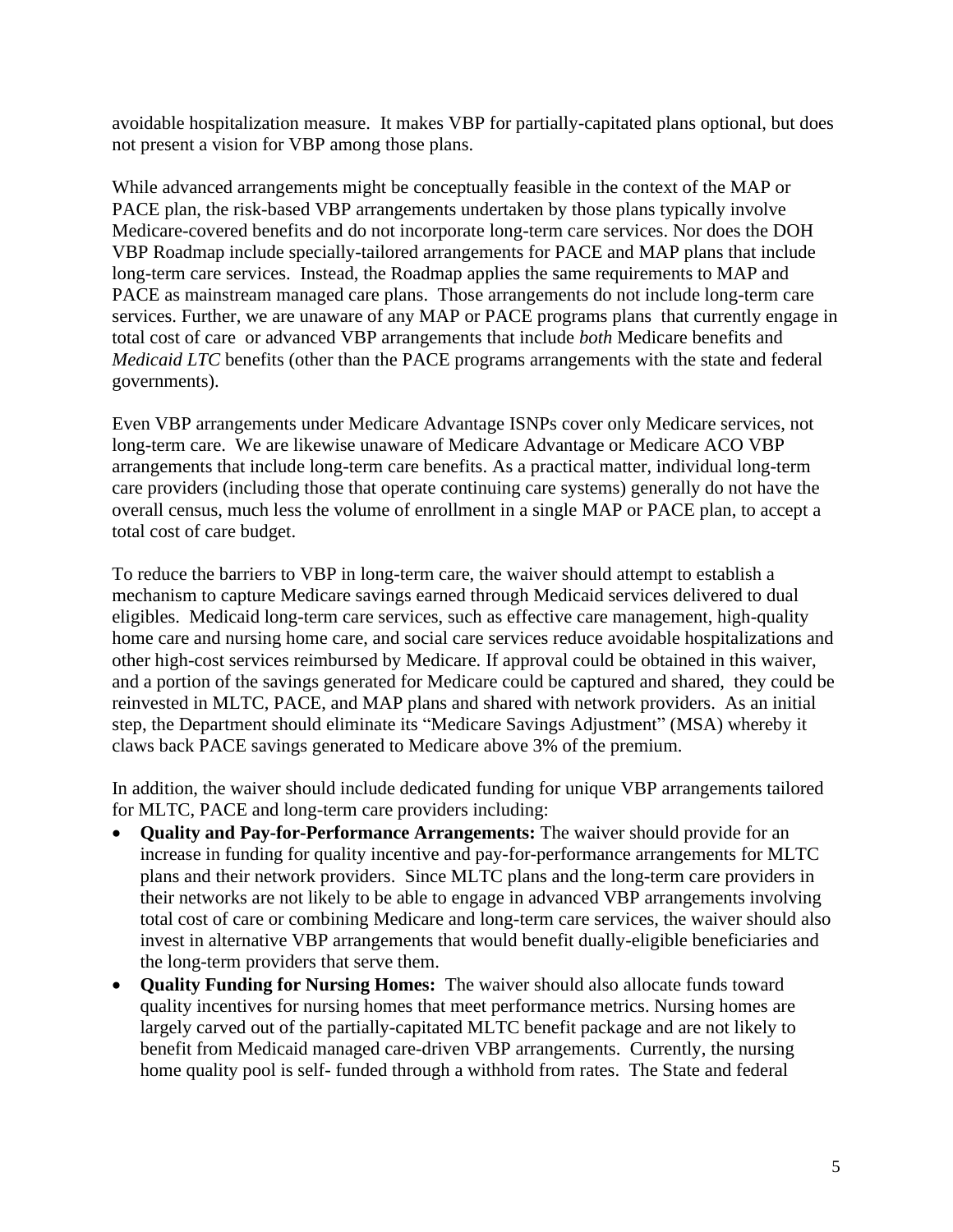governments are increasingly focused on quality in nursing homes, but have not dedicated any new funding towards nursing home quality initiatives.

- **Workforce Funding to Test Innovative Models:** The waiver should include funding to enable long-term care providers to pay competitive wages and test innovative models of recruitment and retention. Due to inadequate Medicaid rates and very limited private payer penetration in long-term care, long-term care providers have been unable to compete with other employers for staff. As a result, home care agencies have been forced to delay or refuse new admissions, nursing homes have been forced to close units and suspend admissions, and hospitals have been unable to discharge patients who need post-acute care or long-term care. The waiver should fund not only training as currently proposed (see Capacity Building below), but also wage enhancements and innovative models that test the impacts of higher wages on recruitment and retention and on patient and resident outcomes. These models might also include career ladders, peer mentoring, flexible scheduling, apprenticeships, and partnerships with community colleges and high schools.
- **Transitions of Care and Discharge-to-Community VBP Arrangements:** One possible model for a long-term care focused VBP arrangement would be one that rewards MLTC plans and long-term care providers for successful transitions from nursing homes to the community and transitions of care along the acute/post-acute/long-term care continuums. These could be pay-for-performance initiatives or shared savings initiatives that enable plans and providers to share in projected savings generated from reduced nursing home lengths of stay. Potential participants in these models might be MLTC plans and PACE programs, nursing homes, assisted living facilities, home care agencies, and other community-based providers.

#### **III. Investments in Social Determinant of Health Networks (SDHNs) Development and Performance**

We commend the waiver's focus on the social determinants of health and social care services. Older adults in New York State who receive Medicaid-funded long-term care services already benefit from a variety of social care services, including many identified in the waiver, such as comprehensive assessments that cover social factors, care management, home-delivered meals, social adult day care, medical transportation, and environmental supports. However, there are gaps in services for some MLTC enrollees and for older adults who do not yet need long-term care services. We are concerned that the waiver request may duplicate or disrupt existing services without addressing the unique, unmet needs of older adults. In particular, MLTC plans face challenges in connecting their members with certain non-covered services, such as ageappropriate behavioral health services and housing. In addition, dually-eligible older adults who do not yet need long-term care services and principally receive coverage of their health care through Medicare would benefit from expanded access to social care services to help them to maintain their independence and health in the community.

The waiver should invest in social care initiatives tailored to the needs of older adults that build on, but do not duplicate or disrupt, existing services and supports for older adults. As noted above, many of the social care interventions identified in the waiver are already offered to Medicaid beneficiaries receiving long-term care services. The waiver should ensure that MLTC plans and PACE programs that are not necessarily engaged in advanced VBP arrangements have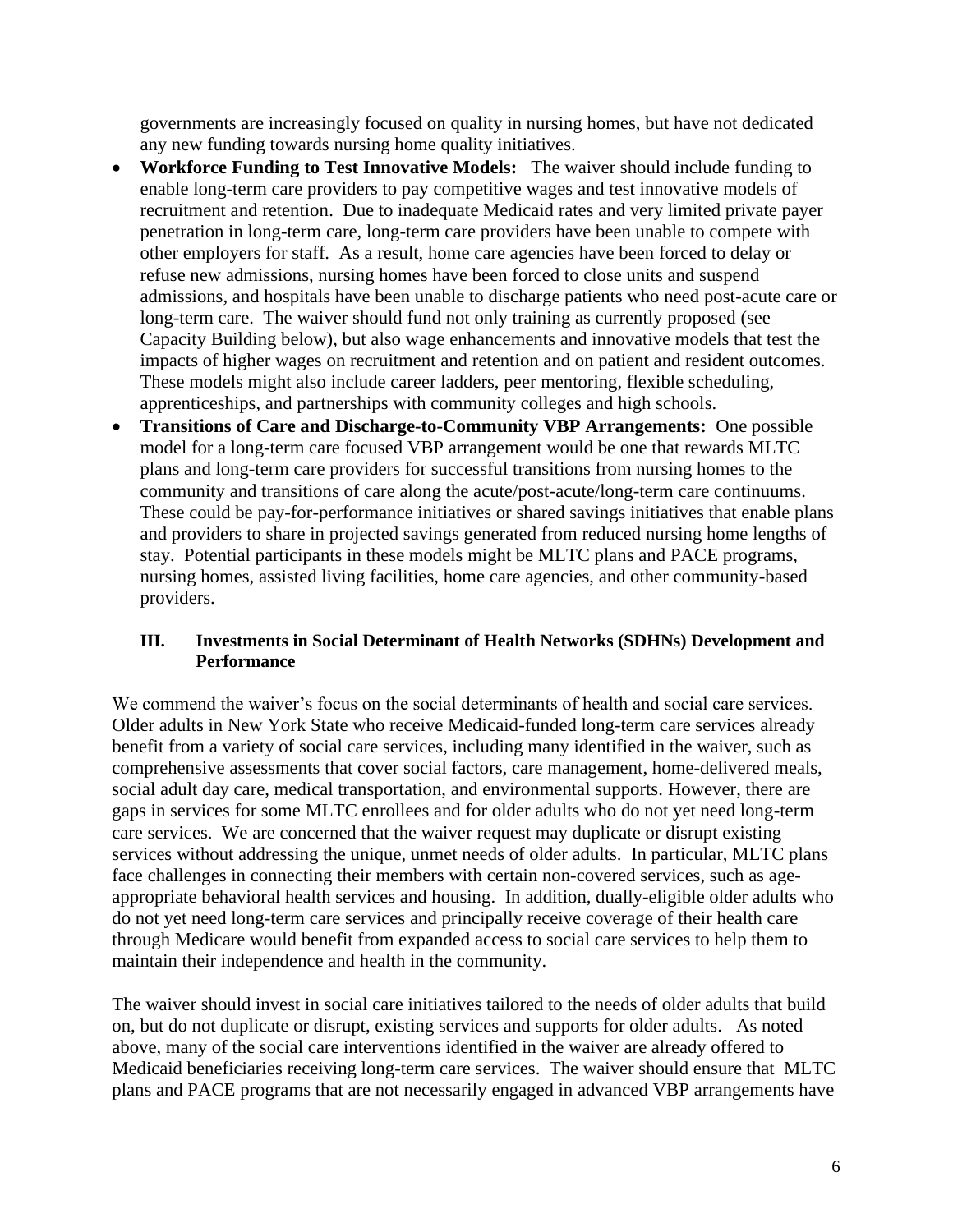access to SDHN services and are able to contract with them on flexible terms so that their beneficiaries are able to access their services -- particularly those non-covered services that are difficult to arrange. These contracts should be supported by waiver investments targeted for dually-eligible LTC beneficiaries, and should not rely on reinvestment of savings from MLTC plans to fund them. As noted above savings generated from reducing avoidable hospitalizations and other excess utilization do not accrue to MLTC plans, and MLTC plan premiums are already at the bottom of the rate range.

We also recommend that the waiver include targeted investments in social care services for older adults who are not yet receiving long-term care services, in order to prolong their independence and delay their need for higher levels of care. Those investments should include resident assistant services or service coordination in affordable senior housing, as described below (see Developing Supportive Housing below) and Naturally-Occurring Retirement Communities. In addition, they should include care coordination, social engagement, respite services, and training and support for unpaid, informal caregivers.

We support the waiver's use of plan and provider assessments to identify social care needs. We agree that providers and care managers who are familiar with the beneficiary and accountable for addressing his/her needs are in a better position to conduct an accurate assessment than an independent assessor. We urge DOH to reconsider its commitment to independent assessment in MLTC, consumer directed personal assistance services and personal care services.

We further urge DOH to seek a waiver of HCBS conflict of interest rules that prevent providers from delivering integrated care and conducting the assessments and care planning that are essential for risk-based VBP arrangements. In prior comments and letters, we have provided the Department with more detailed analyses of the challenges these rules pose for integration of long-term care services and VBP. If long-term care providers are to engage in VBP arrangements that transfer risk, they must be permitted to conduct assessments and engage in care planning.

## **IV. Capacity Building and Training to Achieve Health Equity Goals**

The waiver should invest in workforce initiatives that support rebuilding the long-term/postacute care workforce. The workforce initiatives in the waiver application focus on investments in the Workforce Investment Organizations (WIOs) and expanding the role of the WIOs beyond long-term care to include acute and primary care services. However, the focus on long-term care should not be abandoned. Severe workforce shortages are plaguing the long-term care system and constricting post-acute and long-term care capacity. This in turn is preventing discharges from hospitals, unnecessarily prolonging hospital lengths of stay, and reducing the available acute care capacity. Further, our aging population and recently enacted nursing home staffing mandates demand greater investment in the long-term and post-acute care workforce. The waiver should ensure that funds are distributed so that WIO training is offered for all longterm/post-acute care roles and across long-term/post-acute care delivery settings.

The waiver appropriately cites career ladders as an important component of workforce development. However, it seems to focus predominantly on *diverting* entry level long-term care staff (e.g., home health aides, dietary aides, and nurse aides) to *non-long-term care jobs* as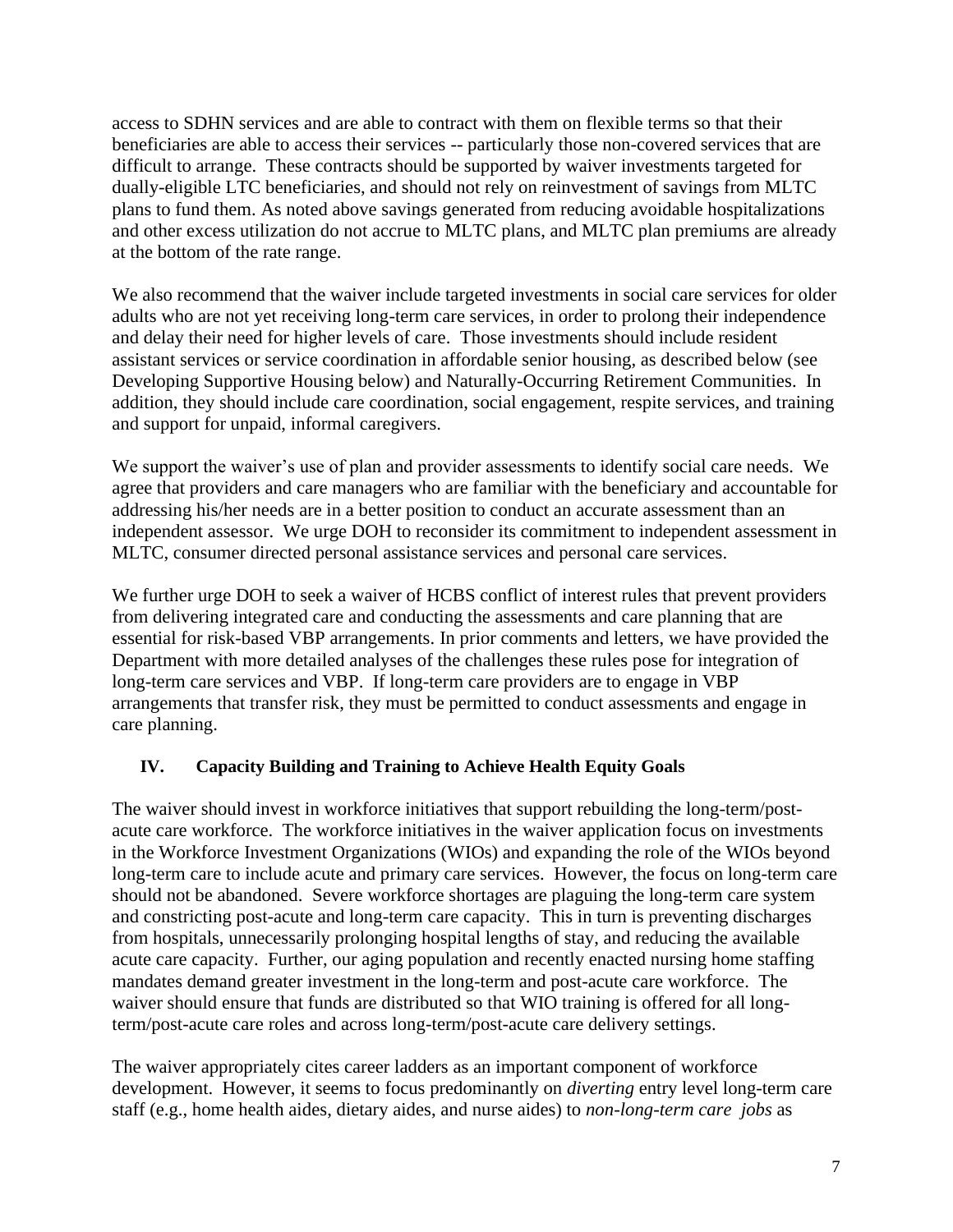community health workers. With severe staffing shortage across the long-term/post-acute care continuum which are causing back-ups in hospitals and barriers to care, the waiver should focus resources on career ladders within long-term/post-acute care and support workers interested in progressing from entry level positions to LPN and RN positions and other advanced roles. Progression to advanced roles within paraprofessional certifications —such as peer mentor roles or medication aide roles should also be supported. Similarly, peer mentorship and fellowship programs are needed for home care and hospice nurses and social workers. These programs improve workforce retention and maximize staff contributions to care quality and outcomes.

The waiver speaks to "cross-training of staff to enable cross-coverage between inpatient and ambulatory care settings." However, it overlooks, cross-training of staff among long-term/postacute care settings. Waiver funds should also support and promote the acquisition and retention of multiple aide certifications in long-term care – personal care aide, home health aide, certified nurse aide -- through universal worker training and stackable credentials. This would help to mitigate workforce shortages by facilitating effective deployment of certified aides across longterm care settings and enable career mobility and advancement.

WIOs should not be the only vehicle for building our long-term care workforce. In addition to training through WIOs, waiver funds should support:

- Provider partnerships with high schools, community colleges, and four-year degree programs to engage and train students in long-term care careers, while improving health equity through cultural competency and the multi-lingual services.
- Provider partnerships with nursing schools to prepare students for home health nursing careers and complex post-acute care, as nursing programs tend to be focused on acute and primary careers.
- Training programs to grow and develop recreation therapists, dieticians, and social workers for long-term care careers.
- Accessible employee wellness programs that include training for managers to help staff manage stress and personal needs and support groups for staff to enhance their emotional and physical wellbeing.

WIO activities should be reported and evaluated. Very little information is currently available about the activities and results of the WIOs. The Department should collect and publicly report data on WIOs' training and workforce outcomes, such as numbers trained by certification, new certifications awarded, recertifications, subject matter of the trainings, training format (virtual, in-person, didactic, lab), training satisfaction and completion rates, job preparedness, retention rates, and client outcomes.

#### **V. Developing Supportive Housing and Alternatives to Institutions for the Long-Term Care Population**

We commend the waiver's focus on housing and developing community-based services for individuals in need of long-term services and supports. However, we are concerned that the \$1.57 billion Enhanced Supportive Housing Pool will not address the housing-related needs of older adults. Supportive housing is specific model, and other housing and congregate living models tailored to the needs of older adults and individuals who need skilled nursing and/or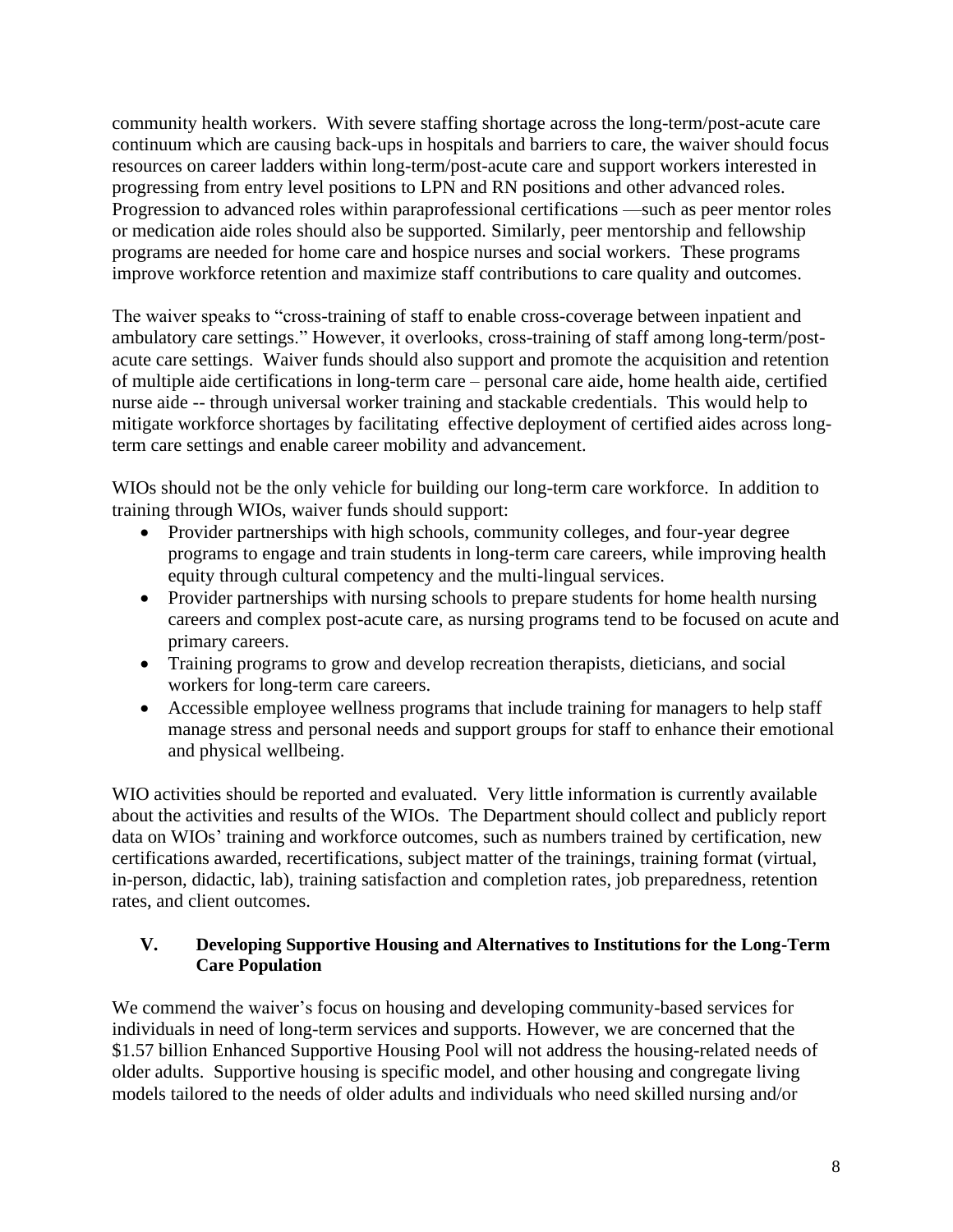personal care should also be supported with waiver dollars. Moreover, as discussed in more detail above, the use of VBP proceeds to fund the pool raises concerns that services for older adults who are dually-eligible and in need of housing supports and long-term care services will be bypassed.

Investments in housing-related services should include Affordable Senior Housing with Services and Medicaid Assisted Living Programs ("the ALP"). Affordable Senior Housing with Services is a proven model that saves both Medicaid and Medicare dollars. Service Coordinators (or "resident assistants") work with the residents to promote their emotional well-being, stronger social supports, and better connections between residents, their property managers, and the programs and resources they need in the community. This model generates Medicaid and Medicare savings by providing low-income seniors with "light-touch" services that help them to prolong their independence and improve their quality of life. It is exactly the type of social care investment that the waiver is designed to support.

Rigorous studies have shown that affordable senior housing with resident assistant services reduces Medicare and Medicaid spending.<sup>3</sup> A three-year research study focused on the health care savings and service utilization of Selfhelp Community Services residents living in Queens compared to older adults from the same zip codes. The study found that the odds of Selfhelp residents being hospitalized were approximately 68 percent lower than that of the comparison group, and the odds of visiting the emergency room were 53 percent lower.<sup>4</sup> Notably, with the resident assistance model in place, less than two percent of Selfhelp's residents are transferred to nursing homes in any given year.<sup>5</sup> While it cannot serve as an alternative to nursing home care, affordable senior housing with services does help to optimize the health and independence of older adults and can delay entry into long-term care services and nursing homes.

The Medicaid assisted living program (ALP) is another successful model that offers a more homelike, community-based setting than a nursing home for individuals who need 24/7 support and supervision, and personal care, but not skilled nursing care. We were pleased to see the waiver's reference to additional SSI state supplemental funding for high needs populations. The room and board rate of \$43 per day for ALP (and other adult care facility) residents is wholly inadequate.

The waiver assumes that supportive housing is a viable strategy for transitioning nursing home residents to the community. Unfortunately, this is not a valid assumption. Long-term nursing home residents typically have complex medical conditions and require 24-hour skilled nursing care. Ninety-seven percent of nursing home residents in New York require assistance with toileting, and 40 percent require two people to assist with sitting up or turning in bed. We are

<sup>3</sup> Gusmano, MK. Medicare Beneficiaries Living in Housing With Supportive Services Experienced Lower Hospital Use Than Others. *Health Affairs.* October 2018. Li, G., Vartanian, K., Weller, M., & Wright, B. *Health in Housing: Exploring the Intersection between Housing and Health Care*. Portland, OR: Center for Outcomes, Research & Education. 2016.

<sup>4</sup> Gusmano, MK. Medicare Beneficiaries Living in Housing With Supportive Services Experienced Lower Hospital Use Than Others. *Health Affairs*. Oct. 2018.

<sup>&</sup>lt;sup>5</sup> [Spotlight: A Conversation with Mohini Mishra, Selfhelp Realty Group.](https://covid19.nhc.org/best-practice/a-conversation-with-mohini-mishra-selfhelp-realty-group/) The Melamid Institute for Affordable Housing COVID-19 [Resource Center. National Housing Conference \(nhc.org\),](https://covid19.nhc.org/best-practice/a-conversation-with-mohini-mishra-selfhelp-realty-group/) available at [https://covid19.nhc.org/best-practice/a-conversation](https://covid19.nhc.org/best-practice/a-conversation-with-mohini-mishra-selfhelp-realty-group/)[with-mohini-mishra-selfhelp-realty-group/](https://covid19.nhc.org/best-practice/a-conversation-with-mohini-mishra-selfhelp-realty-group/) .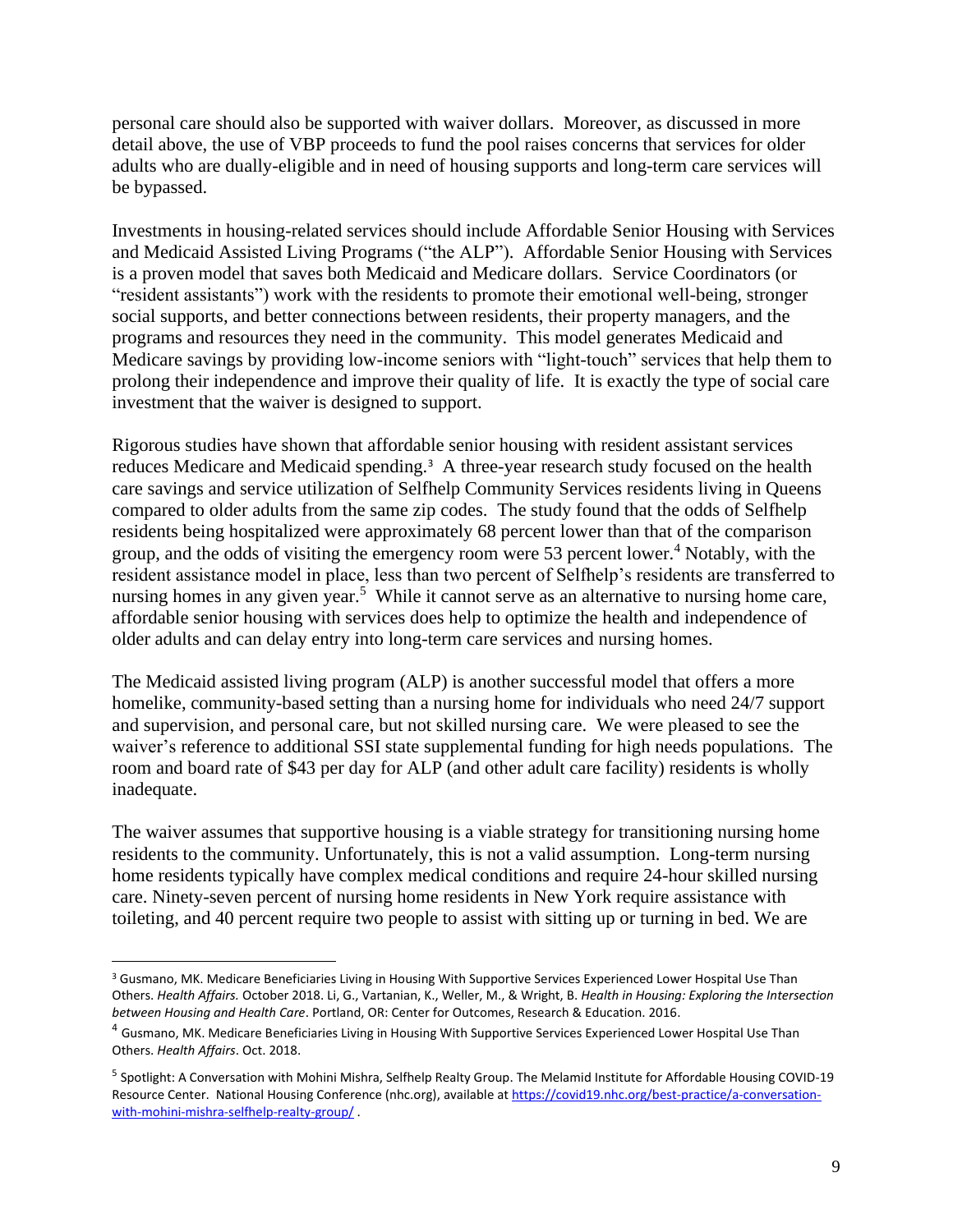unaware of any supportive housing program that offers assistance with toileting or sitting up in bed, much less skilled nursing care. Further, over half of all nursing home residents have diagnoses of Alzheimer's disease or other forms of dementia. Supportive housing programs are likewise ill-equipped to care for individuals with dementia.

Thus, in addition to supportive housing, the waiver must provide support for nursing homes. We agree that everyone should be able to access services in the most integrated setting. Sadly, many older adults have complex medical needs, requiring 24/7 skilled nursing care, coupled with cognitive impairments that interfere with their ability to self-direct their care. Too many lack close family or informal supports who could assist with directing their care and filling in the gaps in services. *Health equity demands that we make available the highest quality care for the most vulnerable New Yorkers.* We cannot abandon those who need nursing home care because we wish they could be served in an independent living setting, when in fact they cannot.

*Instead, we should ensure that these most vulnerable individuals have access to homelike residential settings, where their autonomy is honored and where they can lead vibrant social lives, rich with relationships and meaning.* The Medicaid waiver should provide operating support for smaller, more homelike nursing home settings that have a strong track record of infection prevention.<sup>6</sup> Early research suggests that Green House or small house facilities are more successful at preventing COVID infection than others. The waiver should also fund enhanced medical care and palliative care in nursing homes to enable nursing homes to avoid hospitalization and accept discharged hospital patients earlier in their recovery. And, it should support staff-intensive models, like Comfort First, for nursing home residents with dementia who present high supervision and social engagement needs and high risks for transmission of COVID. While the recently-enacted state budget includes capital support for these models, it does not provide any operating support. Inadequate Medicaid rates will make development of these models infeasible for facilities that serve predominantly Medicaid beneficiaries. Operating support is needed to make these models available to the most vulnerable Medicaid beneficiaries.

Finally, the funds flow of the waiver must make allocated funds reasonably available to housing and congregate living programs that serve older adults. Under the proposed waiver, the Enhanced Supportive Housing Pool will be funded by MCOs and VBP arrangements with matching 1115 waiver dollars. Again, advanced VBP arrangements are unlikely to benefit older adults. Targeted waiver dollars must be invested in residential options for older adults.

## **VI. COVID-19 Unwind Quality Restoration Pool for Financially Distressed Hospitals and Nursing Homes**

The waiver proposes to create a \$1.5 billion VBP pool that would be available to financially distressed safety net and critical access hospitals and nursing homes that have a high Medicaid payor mix to engage in VBP arrangements and facilitate post-pandemic quality improvement and contribute to health equity. Facilities would engage with MCOs, HEROs, and SDHNs to coordinate these efforts with regional plans and strategies.

<sup>6</sup> Waters, R. The Big Idea Behind a New Model of Small Nursing Homes. *Health Affairs.* Mar. 2021.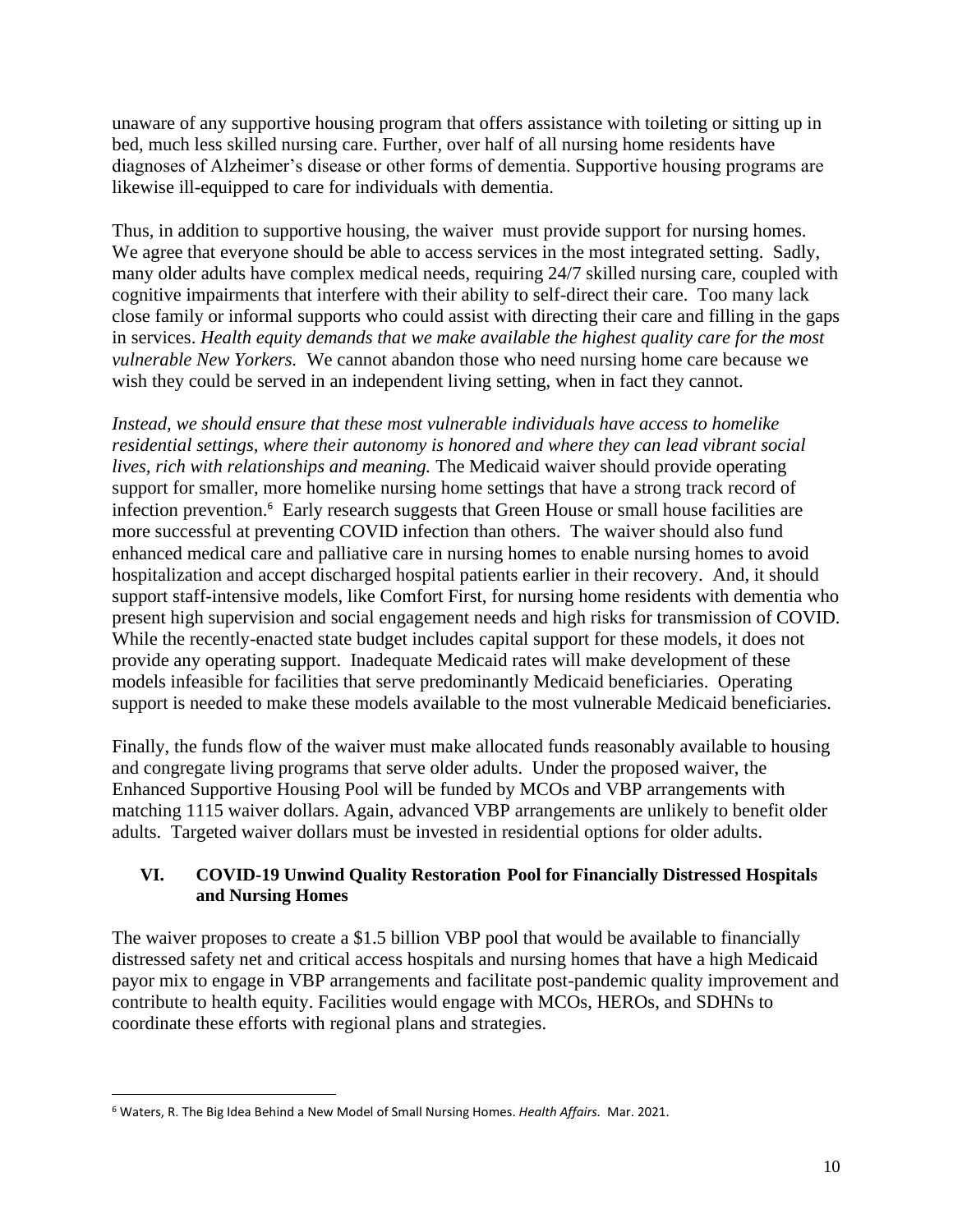These funds should be distributed equitably among hospitals and nursing homes and should not be distributed exclusively based on VBP arrangements. Allocating funds based on VBP engagement will disadvantage nursing homes, unless the Department includes fee-for-service quality-related payments in its definition of VBP engagement. As noted above, the VBP arrangements described in the waiver application and the Department's VBP Roadmap are unlikely to serve dual eligibles, as savings generated will accrue to Medicare. Moreover, since long-term nursing home care for dual eligibles is largely carved out of the partially-capitated MLTC benefit package, the vast majority of long-term nursing home services will be excluded from these arrangements.

Restoration Pool funds should be made available to promote health equity by supporting nursing homes with a high percentage of Medicaid bed days to:

- **Pay Competitive Wages for Staff:** Our nursing home members are doing everything within their power to recruit and retain staff to deliver high-quality care and meet new minimum staffing requirements. However, they are unable to compete with other employers, due to inadequate Medicaid rates. According to the most recent publicly-available PBJ data from CMS (third quarter 2021), *over 80% of New York State's nursing homes fell short of at least one of the three targets and would be deemed non-compliant with the statute.* An increase in support for staff wages is necessary to improve staffing levels in facilities that serve significant numbers of Medicaid beneficiaries.
- **Recruit and Retain Medical Staff and Infection Preventionists:** With additional physician and mid-level professional services, nursing homes would be able offer higher levels of integrated care and optimize their COVID prevention efforts. Enhancing the medical services and specialized infection prevention expertise of nursing homes will promote reductions in hospital use and improved outcomes for residents.
- **Support the Operating Costs of Innovative Nursing Home Models:** These models, such as Green House and small house, person-centered dementia care, palliative care, and restorative care models, have higher operating costs than conventional nursing homes. Rate adjustments are needed to ensure that they are developed and available to Medicaid beneficiaries who need nursing home care. As discussed in more detail above under Developing Supportive Housing, although these models are more expensive to operate, they support the health equity goals of the waiver by optimizing the quality of life of our most vulnerable New Yorkers and reducing avoidable hospital use.

# **VII. Statewide Digital Health and Telehealth Infrastructure Funding**

We welcome the investment in digital health and telehealth, but were puzzled by the \$9 million allocated to:

equip approximately 600 Skilled Nursing Facilities (SNF) who are not dually enrolled in Medicare with telehealth equipment for their residents, which includes an estimated \$370,000 estimated for claim costs, based on 50 percent of the 200,000 Medicaid enrollees in SNF and a \$37 per visit cost.

There seem to be some mistaken assumptions underlying this proposal. Specifically, all nursing homes in New York State that participate in Medicaid are also required to be Medicare-certified.